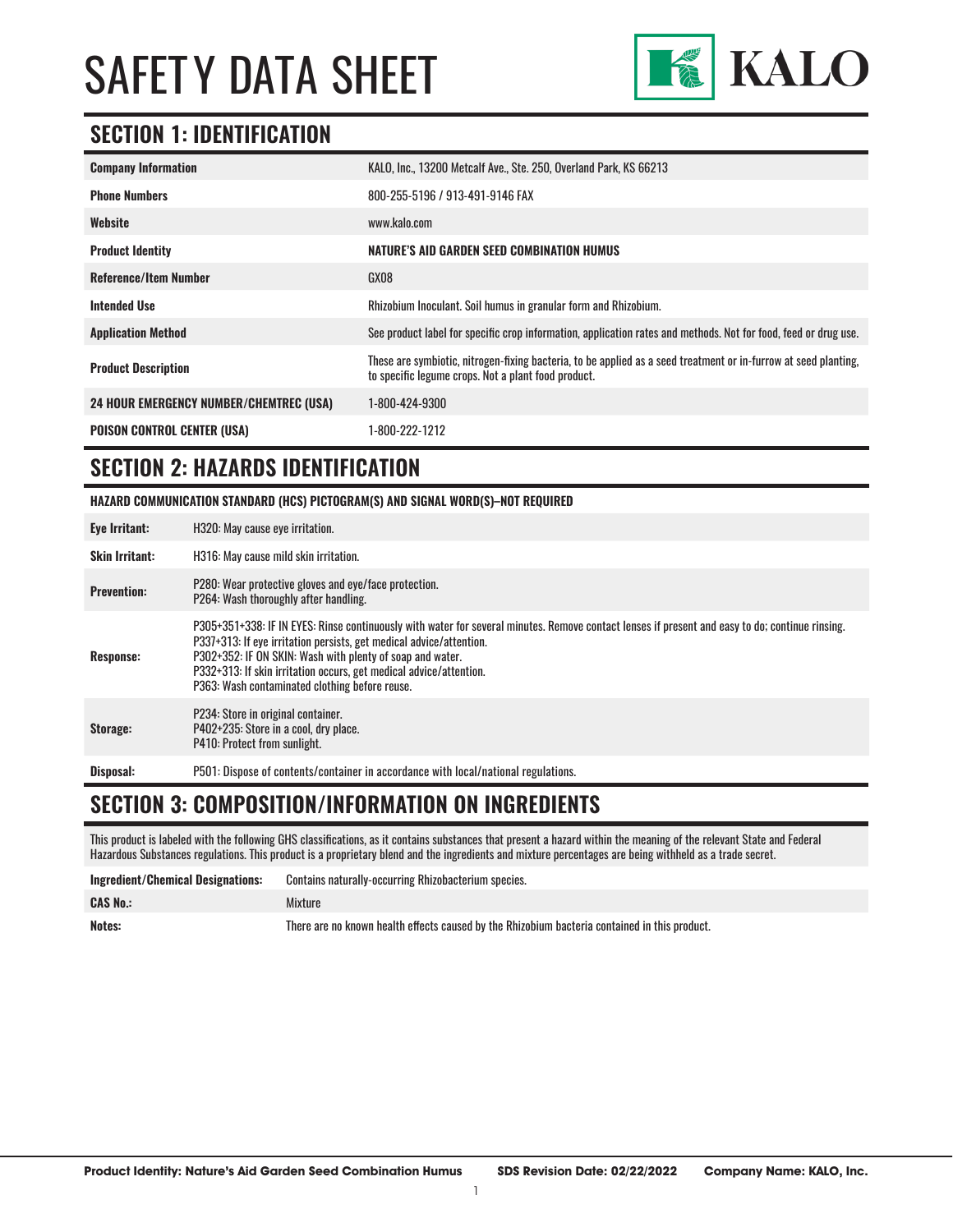

### **SECTION 4: FIRST AID MEASURES**

|                                                   | [DESCRIPTIONS]                                                                                                                                                                                                                          |
|---------------------------------------------------|-----------------------------------------------------------------------------------------------------------------------------------------------------------------------------------------------------------------------------------------|
| General:                                          | In all cases of doubt, or when symptoms persist, seek medical attention. Never give anything by mouth to an<br>unconscious person.                                                                                                      |
| <b>Inhalation:</b>                                | Remove to fresh air. Keep patient warm and at rest. If breathing is irregular or stopped, give artificial respiration. If<br>unconscious, place in the recovery position and obtain immediate medical attention. Give nothing by mouth. |
| Eyes:                                             | Irrigate copiously with clean fresh water for at least 10 minutes, holding the eyelids apart and seek medical attention.                                                                                                                |
| Skin:                                             | Remove contaminated clothing. Wash skin thoroughly with soap and water or use a recognized skin cleanser. Do NOT<br>use solvents or thinners.                                                                                           |
| Ingestion:                                        | No treatment necessary.                                                                                                                                                                                                                 |
|                                                   | [MOST IMPORTANT SYMPTOMS AND EFFECTS, BOTH ACUTE AND DELAYED]                                                                                                                                                                           |
| Overview:                                         | No adverse symptoms or effects anticipated under normal handling conditions. See Section 2 for further details.                                                                                                                         |
| Eyes:                                             | Dust may cause mechanical irritation of eye.                                                                                                                                                                                            |
| Skin:                                             | No known hazard.                                                                                                                                                                                                                        |
| Inhalation:                                       | Inhalation of large amounts of dust may cause discomfort. Chronic inhalation of quartz dust causes lung disease.                                                                                                                        |
| Ingestion:                                        | No known hazard.                                                                                                                                                                                                                        |
| <b>Primary Entry Route:</b>                       | Oral (swallowing).                                                                                                                                                                                                                      |
| <b>Medical Conditions Aggravated by Exposure:</b> | Respiratory disease.                                                                                                                                                                                                                    |
| <b>Target Organs:</b>                             | Lungs                                                                                                                                                                                                                                   |

### **SECTION 5: FIREFIGHTING MEASURES**

| <b>Extinguishing Media:</b>     | Use media suitable for the surrounding fire. |
|---------------------------------|----------------------------------------------|
| <b>Special Hazards:</b>         | Non known                                    |
| <b>Advice For Firefighters:</b> | No special requirements.                     |

## **SECTION 6: ACCIDENTAL RELEASE MEASURES**

**Small Spill/Lead Procedures:** Contain spill and recover for use or disposal.

**Small Spills:** Spilled liquid may cause slippery residue on hard floors. Flush spill area with water to wash away any slippery residue.

#### **SECTION 7: HANDLING AND STORAGE**

**Precautions For Safe Handling:** Do not get in eyes, on skin, or on clothing. Do not breathe vapors or mists. Keep container closed. Use only with adequate ventilation. Use good personal hygiene practices. Wash hands before eating, drinking, smoking. Remove contaminated clothing and wash before reuse. Have eyewash accessible to use in handling area. See Section 2 for further details. **Conditions For Safe Storage:** Store in original bag in a cool, dry place. Avoid repeated freeze/thaw cycles. Shake well before use. Open package only when ready **Conditions For Safe Storage:** See Section 2 for further det to use. Use before expiration date printed on package. See Section 2 for further details.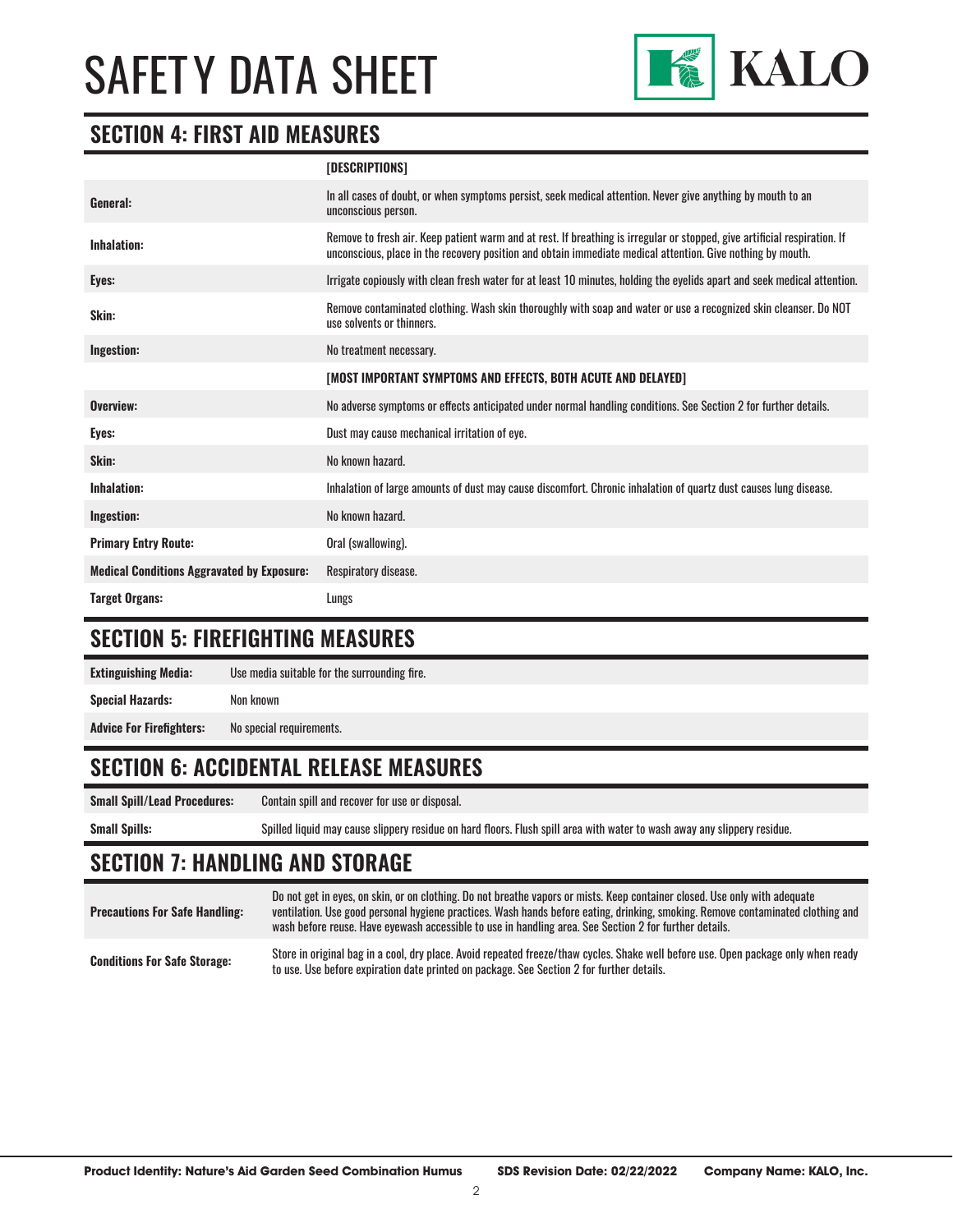# SAFETY DATA SHEET



## **SECTION 8: EXPOSURE CONTROLS/PERSONAL PROTECTION**

| <b>Exposure Data:</b>          | This product contains no ingredients (at greater than 0.1%) with established limits for exposure under OSHA, ACGIH and/or NIOSH.                                                        |
|--------------------------------|-----------------------------------------------------------------------------------------------------------------------------------------------------------------------------------------|
| <b>Carcinogen Data:</b>        | Quartz is listed as a carcinogen by NTP and IARC. Small amounts of quartz are a naturally-occurring component of the carrier substrate.                                                 |
|                                | [PERSONAL PROTECTIVE EQUIPMENT]                                                                                                                                                         |
| <b>Respiratory:</b>            | Wear a dust mask when working in dusty conditions.                                                                                                                                      |
| Eyes:                          | Dust-proof goggles are recommended when working in dusty conditions.                                                                                                                    |
| Skin:                          | Practice general personal hygiene after using this product. After handling any biological product, wash arms, hands and face with soap and<br>water before eating, drinking or smoking. |
| <b>Engineering Controls:</b>   | Special ventilation is not required for the normal handling and use of this product when following the label instructions.                                                              |
| <b>Contaminated Equipment:</b> | Clean application equipment with detergent and water after use.                                                                                                                         |

# **SECTION 9: PHYSICAL AND CHEMICAL PROPERTIES**

| Appearance:                                       | Dark Brown Powder/Granules     |
|---------------------------------------------------|--------------------------------|
| Odor:                                             | Earthy                         |
| <b>Odor Threshold:</b>                            | <b>Not Measured</b>            |
| pH:                                               | $6.5 - 7.4$                    |
| <b>Specific Gravity:</b>                          | 0.6                            |
| <b>Flashpoint and Method:</b>                     | <b>Not Measured</b>            |
| <b>Solubility in Water:</b>                       | Insoluble                      |
| Viscosity (cSt):                                  | <b>Not Measured</b>            |
| $VOC\%$ :                                         | <b>Not Measured</b>            |
| <b>Vapor Pressure (Pa):</b>                       | <b>Not Measured</b>            |
| <b>Vapor Density:</b>                             | <b>Not Measured</b>            |
| <b>Density:</b>                                   | <b>Not Measured</b>            |
| <b>Melting/Freezing Points:</b>                   | <b>Not Measured</b>            |
| Initial Boiling Point/Range (°F/°C):              | <b>Not Measured</b>            |
| <b>Flammability (Solid, Gas):</b>                 | <b>Not Measured</b>            |
| <b>Upper Flammability/Explosive Limits:</b>       | <b>Not Measured</b>            |
| Lower Flammability/Explosive Limits:              | <b>Not Measured</b>            |
| <b>Decomposition Temperature:</b>                 | <b>Not Measured</b>            |
| <b>Auto-Ignition Temperature:</b>                 | <b>Not Measured</b>            |
| <b>Volatility:</b>                                | <b>Not Measured</b>            |
| <b>Molecular Weight:</b>                          | <b>Not Measured</b>            |
| Partition Co-Efficient n-octanol/water (Log Kow): | <b>Not Measured</b>            |
| <b>Evaporation Rate (Ether=1):</b>                | <b>Not Measured</b>            |
| <b>Particle Size:</b>                             | <b>Not Measured</b>            |
| Other:                                            | No other relevant information. |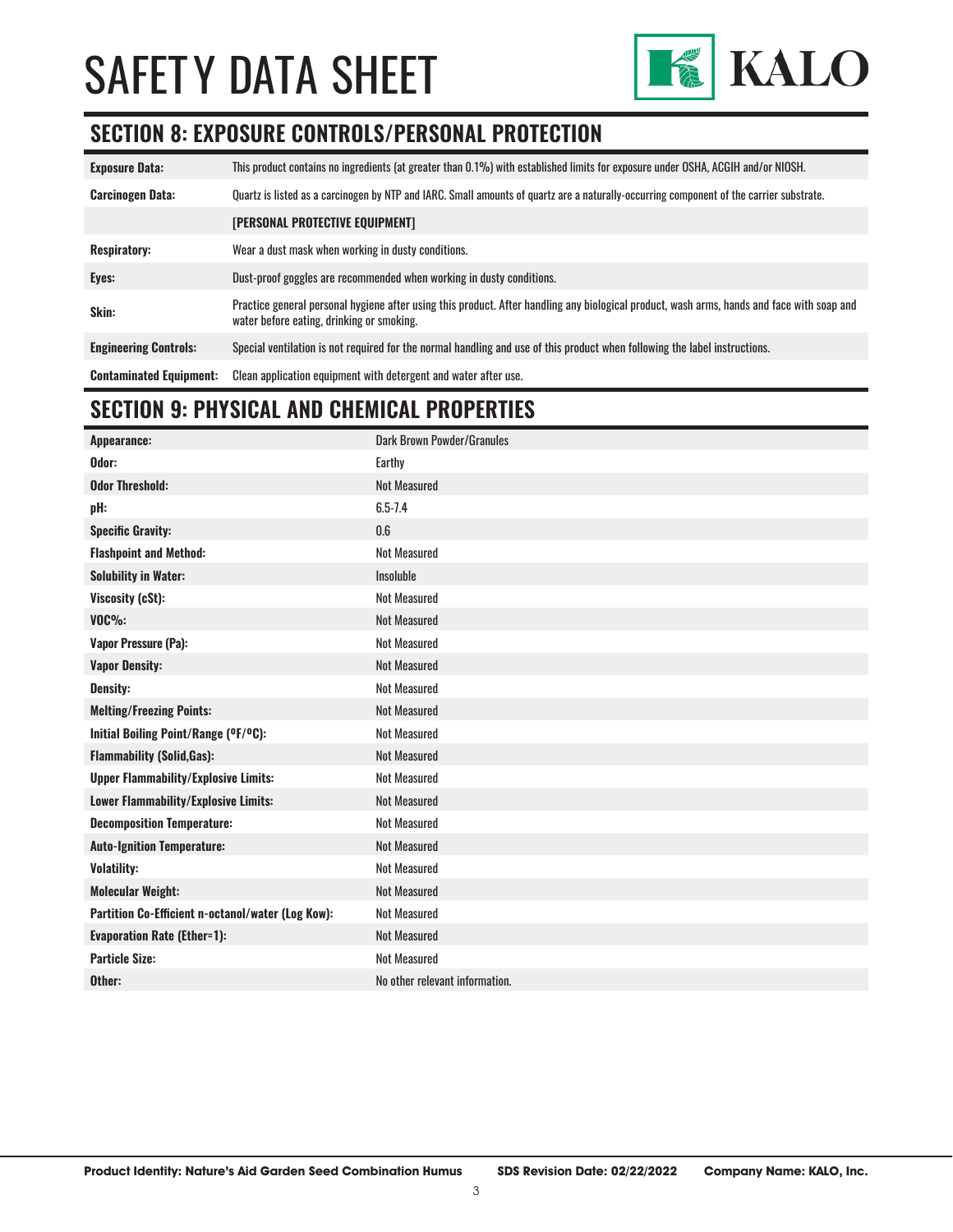# SAFET Y DATA SHEET



## **SECTION 10: STABILITY AND REACTIVITY**

| <b>Reactivity:</b>                       | Not chemically reactive.                                                                                                                                                                                                        |
|------------------------------------------|---------------------------------------------------------------------------------------------------------------------------------------------------------------------------------------------------------------------------------|
| <b>Chemical Stability:</b>               | Stable under normal ambient and anticipated conditions of use.                                                                                                                                                                  |
| <b>Hazardous Reactions:</b>              | Hazardous reactions not anticipated.                                                                                                                                                                                            |
| <b>Conditions To Avoid:</b>              | Sun, high temperatures and hot winds.                                                                                                                                                                                           |
| <b>Incompatible Materials:</b>           | Some seed-applied chemicals, including fungicides, may be harmful to the bacteria in this product.<br>See product label for further information on the use of fungicides or other chemicals in conjunction with seed treatment. |
| <b>Hazardous Decomposition Products:</b> | Oxides of carbon.                                                                                                                                                                                                               |

### **SECTION 11: TOXICOLOGICAL INFORMATION**

|                                                                   | [ACUTE TOXICITY ESTIMATE]                            |                            |
|-------------------------------------------------------------------|------------------------------------------------------|----------------------------|
| Ingredients:                                                      | Contains naturally-occurring Rhizobacterium species. |                            |
| Oral LD50mg/kg:                                                   | $>5,000.00$ (rat)                                    |                            |
| Skin LD50mg/kg:                                                   | >2,000.00 (rabbit)                                   |                            |
| Inhalation Vapor LC50mg/L/4hr:                                    | No Data Available                                    |                            |
| Inhalation Dust/Mist LC50mg/L/4hr:                                | No Data Available                                    |                            |
| <b>ITEM</b>                                                       | <b>HAZARD</b>                                        | <b>CATEGORY</b>            |
| <b>Acute Toxicity (mouth):</b>                                    | <b>Not Applicable</b>                                | $\overline{\phantom{a}}$   |
| <b>Acute Toxicity (skin):</b>                                     | <b>Not Applicable</b>                                | $\overline{\phantom{a}}$   |
| <b>Acute Toxicity (inhalation):</b>                               | <b>Not Applicable</b>                                | $\overline{\phantom{a}}$ . |
|                                                                   |                                                      |                            |
| <b>Skin Corrosion/Irritation:</b>                                 | May cause mild skin irritation.                      |                            |
| <b>Eye Damage/Irritation:</b>                                     | May cause eye irritation.                            | $\overline{\phantom{a}}$   |
| <b>Sensitization (respiratory):</b>                               | <b>Not Applicable</b>                                | $\overline{\phantom{a}}$   |
| Sensitization (skin):                                             | Not a skin sensitizer.                               | $\overline{\phantom{a}}$ . |
| <b>Germ Toxicity:</b>                                             | <b>Not Applicable</b>                                | $\overline{\phantom{a}}$   |
| <b>Carcinogenicity:</b>                                           | <b>Not Applicable</b>                                | $\overline{\phantom{a}}$ . |
| <b>Reproductive Toxicity:</b>                                     | <b>Not Applicable</b>                                | $\qquad \qquad -$          |
| <b>Specific Target Organ Systemic Toxicity-Single Exposure:</b>   | <b>Not Applicable</b>                                | $\overline{\phantom{a}}$ . |
| <b>Specific Target Organ Systemic Toxicity-Repeated Exposure:</b> | <b>Not Applicable</b>                                | $-$                        |

## **SECTION 12: ECOLOGICAL INFORMATION**

| <b>Toxicity:</b>                       | No additional information provided for this product.                            |
|----------------------------------------|---------------------------------------------------------------------------------|
| <b>Persistence and Degradability:</b>  | There is no data available on the preparation itself.                           |
| <b>Bioaccumulative Potential:</b>      | Not measured.                                                                   |
| <b>Mobility In Soil:</b>               | No data available.                                                              |
| <b>Results of PBT and vPvB Assess:</b> | This product contains no PBT/vPvB chemicals.                                    |
| <b>Other Adverse Effects:</b>          | This product contains Rhizobacterial strain(s) that occur(s) naturally in soil. |